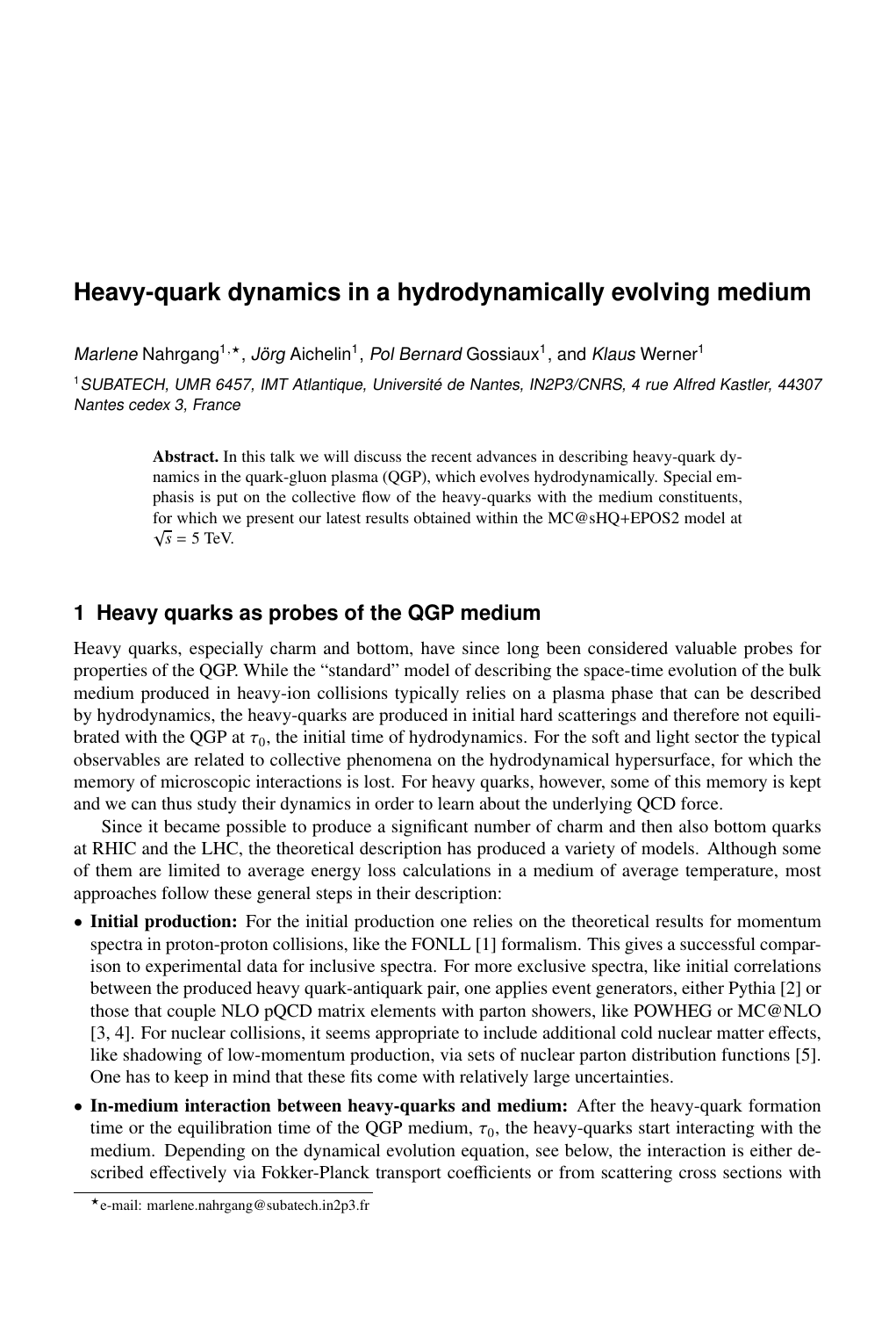the medium constituents. For both approaches, the local temperature and the velocities are obtained from a hydrodynamical evolution. This hydrodynamical evolution might also be replaced by a full partonic microscopic transport model. In order to obtain reliable results it is important that the space-time evolution of the QGP is well tested against the ample experimental data available for the bulk observables.

- Hadronization: Since comparison to experimental data occurs on the level of hadronic particles, it is necessary to perform a hadronization around the transition temperature of the confinementdeconfinement phase transition. There are basically two different mechanism applied: coalescence of a heavy quark with a light quark of the medium, which is most likely to happen at small momenta, or fragmentation of a heavy quark, predominantly happening at larger momenta. While high-momentum fragmentation is rather well constraint from comparisons to proton-proton data, the modeling of coalescence in particular contains many unkown non-perturbative effects, which can at best be modeled in an effective way. In the resonance recombination model a hadronization process stemming from the same underlying interaction as the heavy-quark medium interaction is realized [6, 7].
- and eventually final hadronic interactions: For a long time, hadronic final interactions seemed not so relevant for final *D* meson spectra as the hadronic cross sections were expected to be small. There is, however, growing awareness that around the pseudo-critical temperature interaction can also be strong on the hadronic side [8, 9]. For entering the era of precision measurement, it will become important to have a good handle on the hadronic final interactions as well.

## **2 Hydrodynamics and heavy quarks**

The hydrodynamical description of the space-time evolution of the QGP has been very successful in reproducing various experimental data from  $p<sub>T</sub>$ -spectra to flow harmonics - albeit with different combinations of transport coefficients and initial conditions. The relativistic viscous hydrodynamical model describes the evolution of energy-, momentum and charge density according to the conservation equations:

$$
\partial_{\mu}T^{\mu\nu} = 0 \qquad \partial_{\mu}N^{\mu} = 0 \tag{1}
$$

with the energy-momentum tensor  $T^{\mu\nu} = (e + p)\mu^{\mu}u^{\nu} - pq^{\mu\nu} - \Pi\Delta^{\mu\nu} + \pi^{\mu\nu}$  and  $N^{\mu} = n\mu^{\mu} + j^{\mu}$ ,<br>which include the ideal part and viscous corrections. The first approach to couple particles to a which include the ideal part and viscous corrections. The first approach to couple particles to a hydrodynamical evolution is motivated by the non-relativistic Brownian motion and uses Fokker-Planck dynamics. It has the advantage that a knowledge about the nature of the (quasi-)particles of the QGP, or even the assumption of quasiparticles, is not needed and the interaction is encoded in three transport coefficients, the drag coefficient *A* and the longitudinal and transverse momentum diffusion coefficients *B*|| and *B*⊥. These coefficients depend on the heavy-quark momentum and the medium temperature. The evolution equation for the heavy-quark distribution  $f_Q$  is then

$$
\frac{\partial}{\partial t}f_Q(t,\vec{p}) = \frac{\partial}{\partial p^i} \left( A^i(\vec{p}) f_Q(t,\vec{p}) + \frac{\partial}{\partial p^j} \left[ B^{ij}(\vec{p}) f_Q(t,\vec{p}) \right] \right). \tag{2}
$$

For a numerical solution of a finite number of heavy-quarks in the medium, the Fokker-Planck equation can be recast to the Langevin equation for individual particles

$$
\frac{\mathrm{d}}{\mathrm{d}t}\vec{p} = -\eta_D(p)\vec{p} + \vec{\xi} \quad \text{with} \quad \langle \xi^i(t)\xi^j(t') \rangle = \kappa \delta^{ij}\delta(t - t'), \tag{3}
$$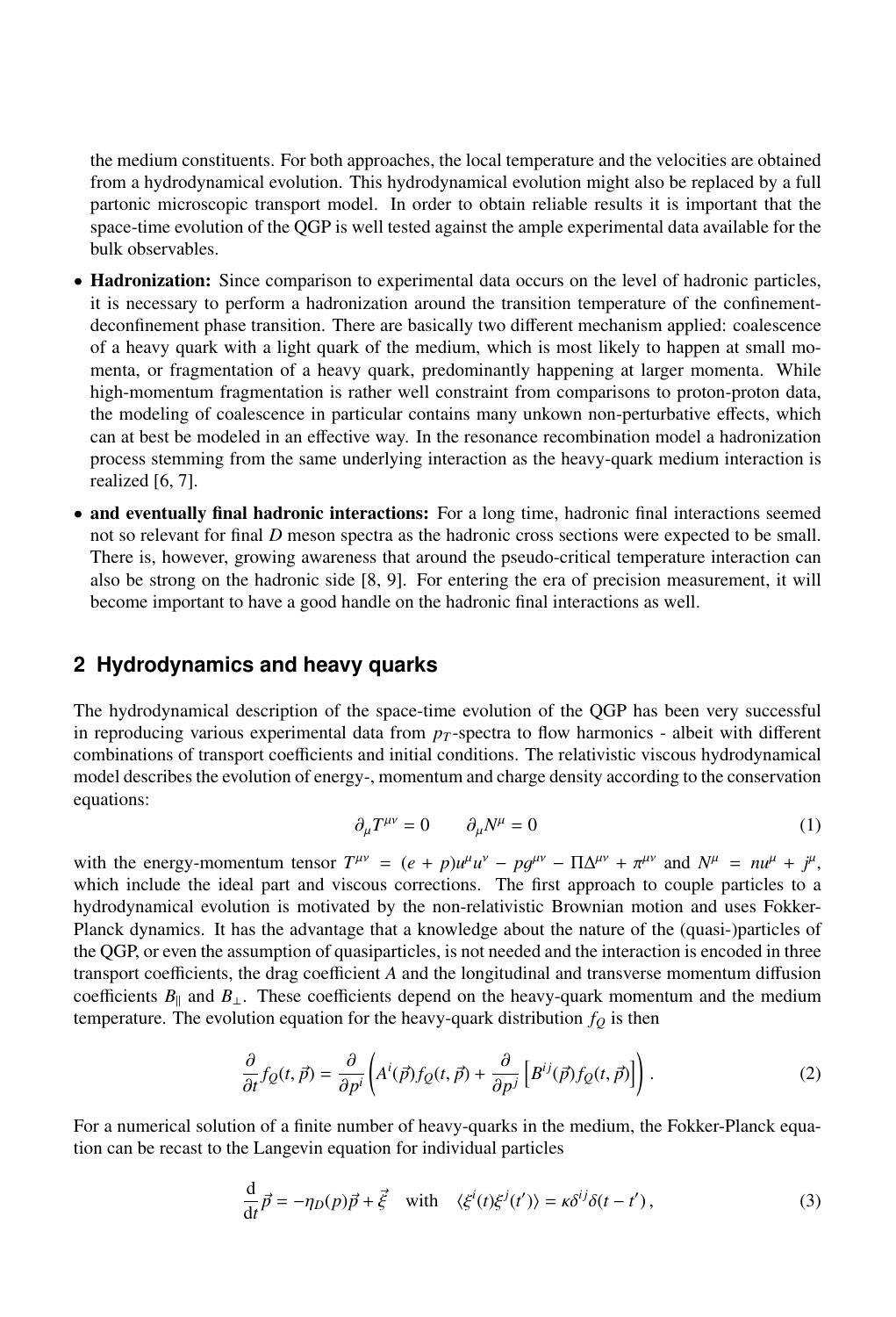where the transport coefficients in the two equations are related to each other differently depending on whether a pre-point, mid-point or post-point prescription for the time discretization in the stochastic integral of the Langevin process is applied [12].

In order to satisfy detailed balance and thus to describe a system, which in the long-time limit reaches thermal equilibrium [10, 11], the transport coefficients need to fulfill the fluctuationdissipation theorem, which gives  $\eta_D = \frac{\kappa}{2m_Q T}$  and for the spatial diffusion coefficient  $D_s = \frac{T}{m_Q \eta_D}$ .<br>The Felsker Blanck or Langaujn equation is a second moment entropyimation of the Balta

*m*<sub>*D*</sub> *m*<sup>*D*</sup> *m*<sup>*D*</sup> *m*<sup>*D*</sup> *m*<sup>*D*</sup> *m*<sup>*D*</sup> *m*<sup>*D*</sup> *m*<sup>*D*</sup> *m*<sup>*D*</sup> *m*<sup>*D*</sup> *m*<sup>*D*</sup> *m*<sup>*D*</sup> *m*<sup>*D*</sup> *m*<sup>*D*</sup> *m*<sup>*D*</sup> *m*<sup>*D*</sup> *m*<sup>*D*</sup> *m*<sup>*D*</sup> *m*<sup>*D*</sup> *m*<sup>*D*</sup> *m*<sup>*D*</sup> *m*<sup>*D*</sup> *m*<sup>*D*</sup> *m*<sup>*D*</sup> *m*<sup>*</sup>* equation for assumed small momentum transfer

$$
\frac{\mathrm{d}}{\mathrm{d}t} f_Q(t, \vec{x}, \vec{p}) = C[f_Q],\tag{4}
$$

with the collision integral

$$
C[f_Q] = \int d\vec{k} [w(\vec{p} + \vec{k}, \vec{k}) f_Q(\vec{p} + \vec{k}) - w(\vec{p}, \vec{k}) f_Q(\vec{p})]
$$
(5)

with a gain term (first term) and a loss term (second term). The transition probabilities are obtained from the underlying interaction model.

In order to obtain similar results for the Fokker-Planck and the Boltzmann equation it is important to consistently calculate one transport coefficient from the same underlying interaction model and fix the other two from the Einstein relations. It is an interesting question if there is a general consistency between the two approaches and at which point they produce different results for heavy-quark dynamics [13].

### **3 The heavy-quark diffusion coefficient**

The spatial diffusion coefficient is an important quantity to compare different model approaches. It can be obtained with varying precision and accuracy from lattice QCD calculations, various interaction models and from a model-to-data analysis.

#### **3.1** *D<sup>s</sup>* **from lattice QCD**

Typical temperatures reached in heavy-ion collisions are close to  $\Lambda_{\text{QCD}}$  and thus within the nonperturbative regime of QCD. A natural choice would therefore be to turn to lattice QCD calculations. Lattice QCD calculations at finite T are performed in Euclidean space, which makes it very difficult to extract dynamical quantities. The relevant transport coefficients need be inferred from calculable quantities on the lattice, such as the correlation function of conserved currents. This means that integral equations of the following type with kernel *K* need to be inverted

$$
G(\tau;T) = \int_0^\infty \frac{d\omega}{2\pi} \rho_E(\omega;T) K(\tau,\omega;T)
$$
\n(6)

Here, a large precision of the lattice QCD result and a well-motivated ansatz for the spectral function is needed. One then obtains the transport coefficient from the slope of the spectral function  $\rho_E$  at  $\omega = 0$ . For the momentum diffusion

$$
\frac{\kappa}{T^3} = \lim_{\omega \to 0} \frac{2T \rho_E(\omega; T)}{\omega} \tag{7}
$$

and the spatial diffusion is then  $D_s = \frac{2T^2}{\kappa}$ .

The range of *D<sub>s</sub>* observed in lattice QCD calculations [14–16] is  $D_s \sim (2 - 7)(2\pi T)$ . The current establishes are still large and certain approximations, concerning quenched QCD, heavy quark vs. uncertainties are still large and certain approximations, concerning quenched QCD, heavy quark vs. charm mass, and/or the missing continuum extrapolation, still limit the reliability of these results.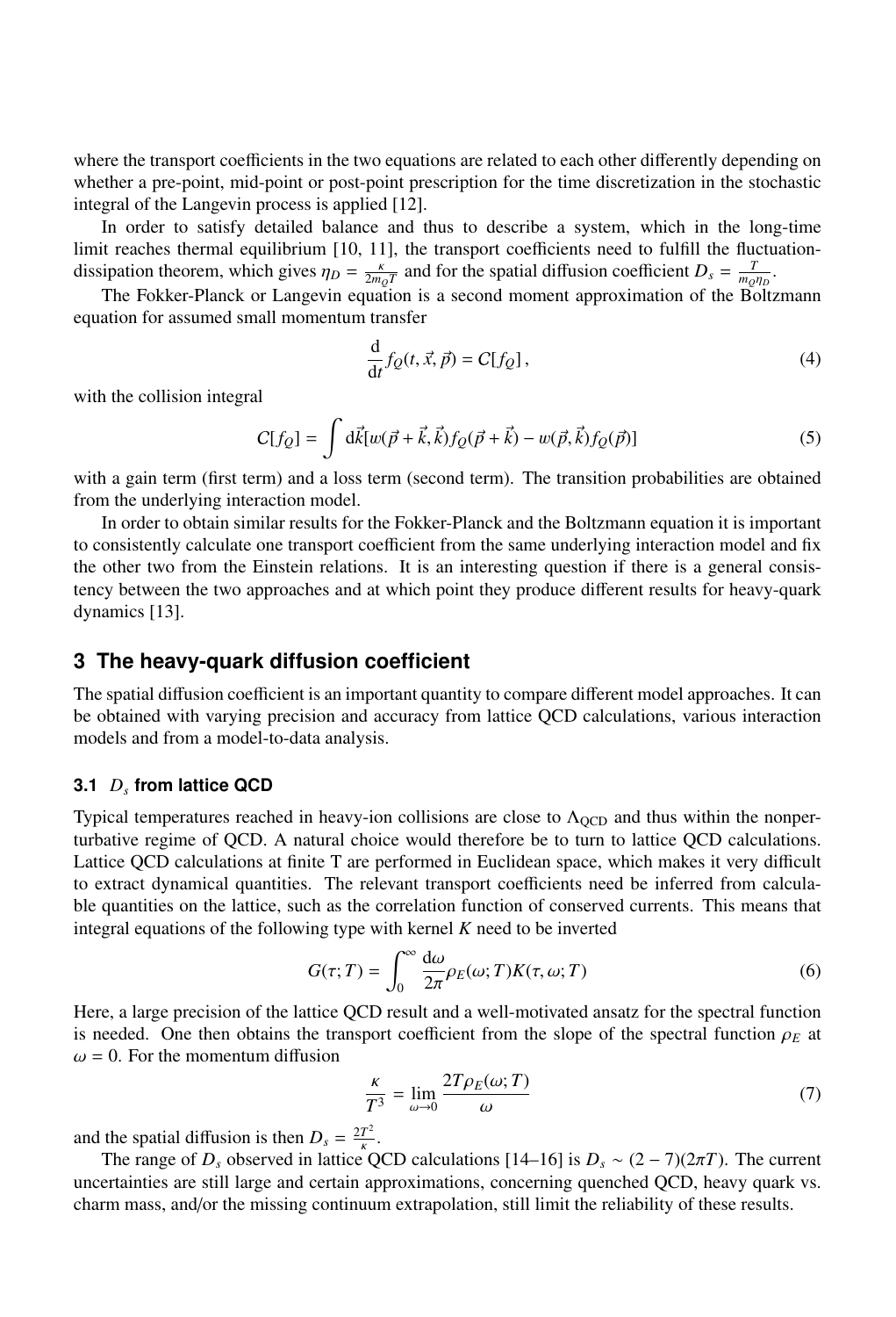#### **3.2** *D<sup>s</sup>* **from interaction models**

There are a variety of different interaction models being used in the study of heavy-quark dynamics in the QGP. A reasonable understanding includes pQCD (inspired models) at large momenta and some effective modeling of non-perturbative effects at lower momenta and temperatures. We will not go into the details of all of these models, but give only a short explanation. The reader may turn to the references for more information.

- pQCD (inspired models): MC@sHQ+EPOS2: collisional energy loss with running coupling  $\alpha_s$ and one gluon-exchange approximation; radiative energy loss for intermediate momenta, where incoherent processes dominate, and an effective LPM reduction of the emission spectra, Boltzmann evolution coupled to a  $3 + 1d$  ideal fluid dynamical calculation from EPOS2 initial conditions [17– 21]; BAMPS, similar energy loss models as MC@sHQ, but the QGP evolution and heavy quarks are both treated in a full Boltzmann approach [22, 23]; Djordjevic et al.: collisional and radiative energy loss in a finite size medium with dynamical scattering centers, running coupling and magnetic masses, but no space-time dynamics of the medium [24–27].
- nonperturbative approaches: AdS/CFT [28–30]; PHSD: off-shell transport of light quasiparticles with masses and width obtained from fits to the lattice QCD equation of state, full Boltzmann propagation of heavy-quarks [31, 32]; POWLANG: Langevin dynamics with transport coefficients inspired from lattice QCD [33]; TAMU: thermodynamic T-matrix approach using the lattice QCD internal/free energy of a static  $Q\bar{Q}$  pair as input, comprehensive sQGP approach for the equation of state, light quark & gluon spectral functions, quarkonium correlators and heavy quark diffusion, resonance correlations in the T-matrix naturally lead to recombination near  $T_c$  from the same underlying interactions [6, 7, 12, 34–36].

### **3.3** *D<sup>s</sup>* **from model-to-data analysis**

In most of the above models an explicit or implicit dependence on the parameters of the model is included, in both the description of the soft/light and the heavy sector. Bayesian analysis allows to tune several of these parameters simultaneously by a systematic comparison to the available data. This has been performed with the Duke model of heavy-quark Langevin propagation + UrQMD hadronic rescattering of the *D* mesons including a parametrized spatial diffusion coefficient in the QGP phase [37]

$$
D_s(T, p) = \frac{1}{1 + (\gamma^2 p)^2} (D_s 2\pi T)^{\text{lin}}(T; \alpha, \beta) + \frac{(\gamma^2 p)^2}{1 + (\gamma^2 p)^2} (D_s 2\pi T)^{\text{pQCD}}(T, p),
$$
(8)

with  $(D_s 2\pi T)^{\text{lin}}(T; \alpha, \beta) = \alpha(1 + \beta(T/T_c - 1))$ . This parametrization contains a linear part at small<br>temperature and momenta and smoothly couples to the pOCD result at higher temperatures and motemperature and momenta and smoothly couples to the pQCD result at higher temperatures and momenta. The background 2d fluid dynamical evolution is tuned via Bayesian analysis to reproduce the available experimental data for the bulk observables, which in addition to some technical parameters gives the temperature dependence of the shear and bulk viscosities [38]. For the heavy-quark analysis various observables from different beam energies and experimental collaborations are used. The final result for the heavy-quark diffusion coefficient as a function of temperature and of momentum is obtained from a multi-step statistical analysis, which not only provides the best fit for  $\alpha$ ,  $\beta$  and  $\gamma$ , but also provides the confidence level and correlations between these parameters. The obtained diffusion coefficient lies in the range of lattice QCD results and is at the lower end of the range covered by models. Please refer to [37] for details.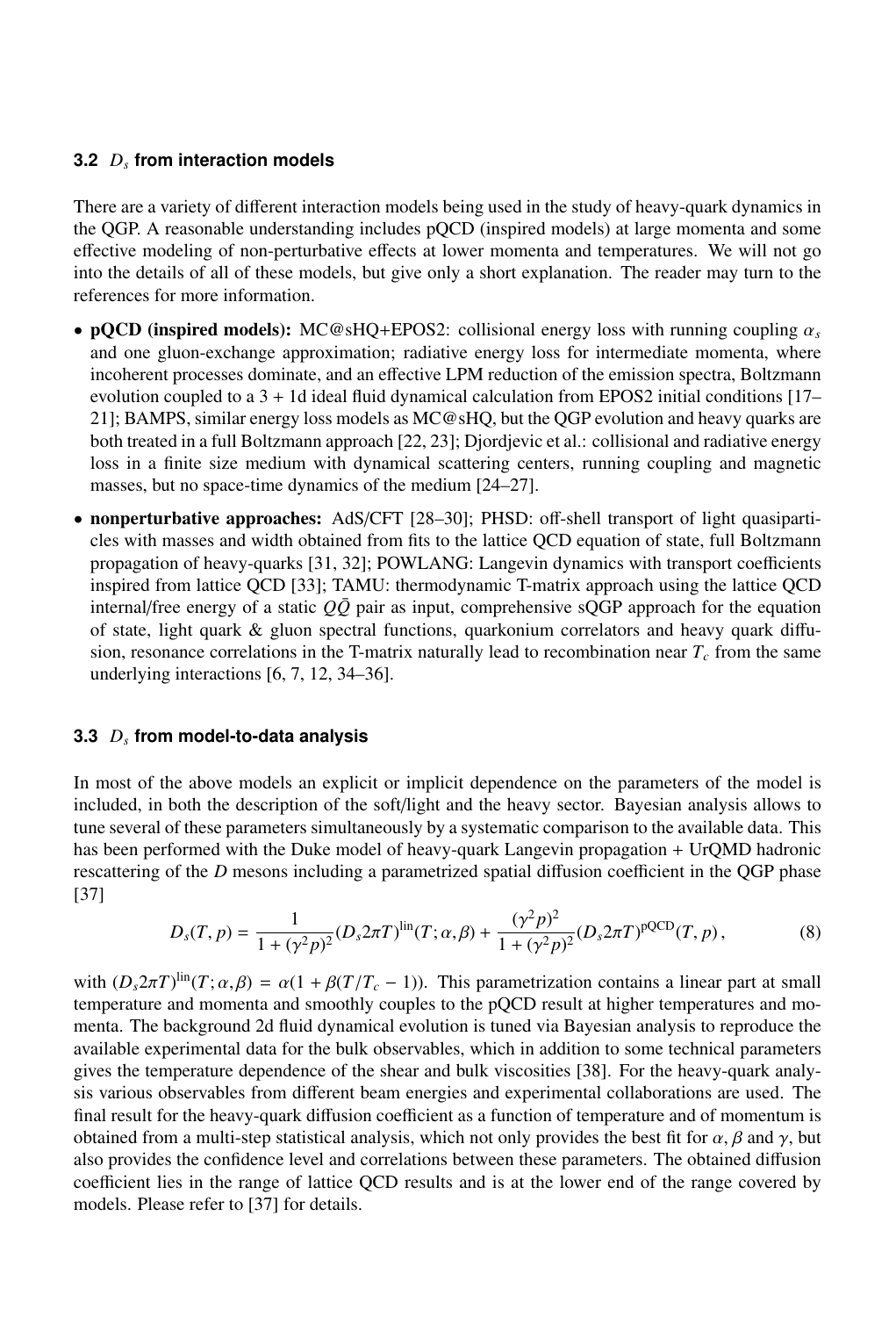

Figure 1. The centrality dependence of the elliptic flow of *D* mesons and charm quarks as a function of transverse momentum for a purely collisional energy loss scenario, scaled by  $K = 1.5$ . The solid (orange) curve is for final *D* mesons, the long dashed (black) curve is for charm quarks at the hadronization temperature of  $T_c = 155$  MeV and the short dashed (green) curve is a scenario without any in-medium interactions (corresponding to  $K = 0$ ), where only coalescence contributes to the *D* meson flow. Experimental data is for  $D_0$  mesons from the CMS collaboration [39].



Figure 2. Same as Fig. 1 but for the triangular flow.

## **4 Collective flow of heavy-quarks**

In the remainder of this work we will discuss the possible origins of collective flow of the heavy quarks. For this we will show latest results obtained within the MC@sHQ+EPOS2 model for the  $h$ guarks. For this we will show fatest results obtained within the MCC sHQ+EPOS2 model for the highest LHC energy at  $\sqrt{s} = 5$  TeV in comparison to the (preliminary) experimental data from the CMS collaboration [39]. Previously, we had published the first predictions for triangular flow of heavy  $\sqrt{s}$  = 200 GeV and  $\sqrt{s}$  = 2.76 TeV in [20]. We compare two different models of energy quarks at  $\sqrt{s}$  = 2.00 GeV and  $\sqrt{s}$  = 2.76 TeV in [20]. We compare two different models of energy places the purely collisional loss, the purely collisional and the collisional plus radiative energy loss. Both include an overall parameter *K*, which is fitted to reproduce central  $\sqrt{s} = 2.76$  TeV data for the nuclear modification parameter *K*, which is fitted to reproduce central  $\sqrt{s} = 2.76$  TeV data for the nuclear modification factor *R*<sub>th</sub> factor  $R_{AA}$  in the intermediate  $p_T$  range. For this we find  $K = 1.5$  for the purely collisional case and  $K = 0.8$  for the collisional + radiative scenario.

In Figs 1 - 4 we compare the respective flow harmonics of *D* mesons to the ones of charm quarks. During hadronization via coalescence, the charm quarks pick up flow from the light quark they recombine with. Therefore the *D* meson  $v_n$  is larger and somewhat shifted in  $p_T$ . Another way to look at this contribution is to switch off all in-medium interaction of the charm quarks in the QGP, which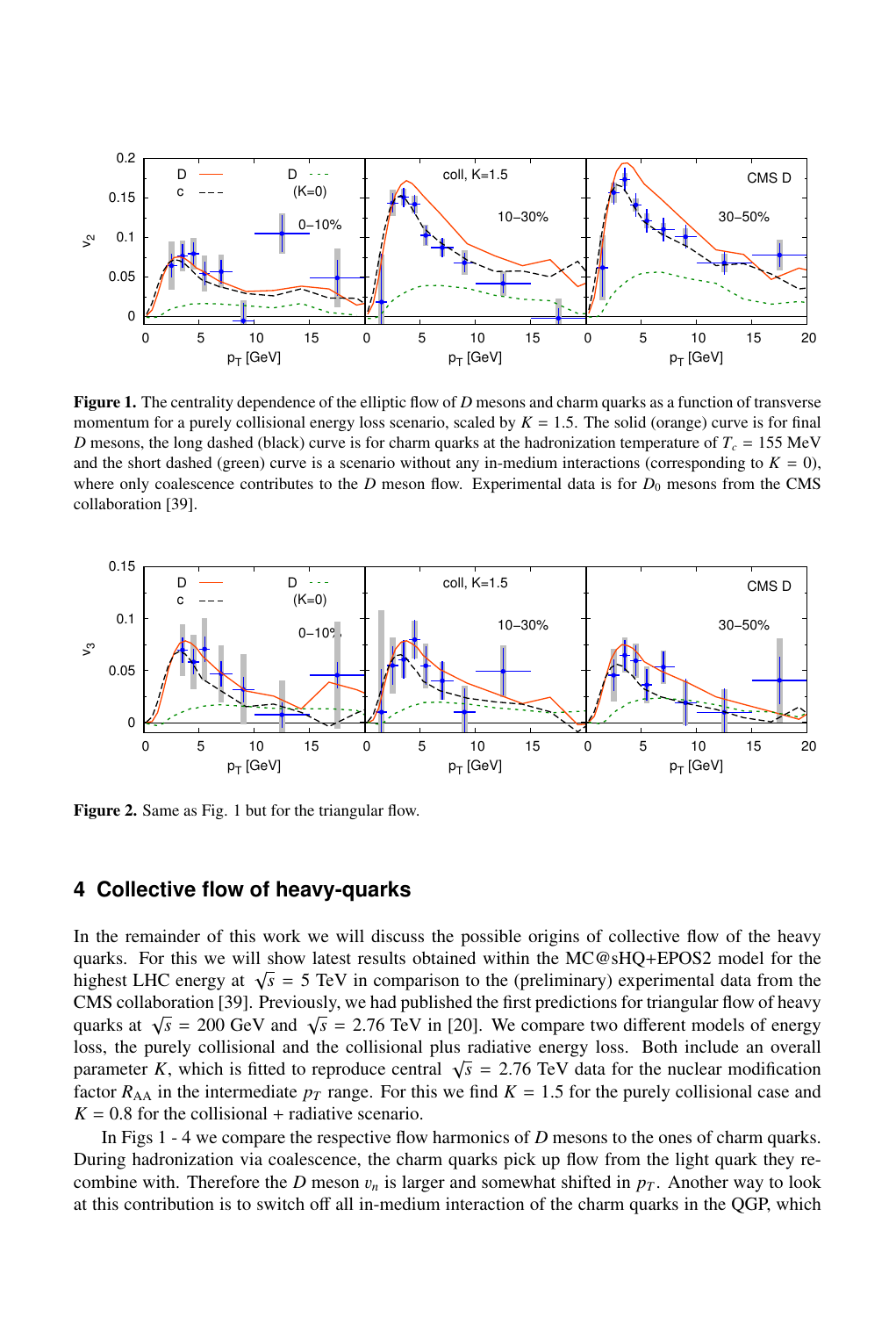

**Figure 3.** Same as Fig. 1 but for the collisional + radiative energy loss mechanism with  $K = 0.8$ .



Figure 4. Same as Fig. 3 but for the triangular flow.

means their flow vanishes. The corresponding *D* meson flow is then only stemming from coalescence, since hadronic interactions are not included in our model.

In the case of elliptic flow we see a clear centrality dependence of both the in-medium and the coalescence contributions, which is clear from the changing geometry. The origin of the triangular flow is, however, due to fluctuations in each centrality class and already the charged particle  $v_3$  shows a very small centrality dependence. Since the medium size and temperature decrease with increasing centrality, it is expected that the charm flow picks up less and less flow from the medium in more peripheral collisions. We can observe in Fig. 2 and 4 that the maximum of the charm quark flow is indeed decreasing for larger centralities. The final *D* meson flow, is however the same, because the centrality dependence of the light parton flow.

In comparison to the experimental data we conclude that the tuned purely collisional energy loss mechanism seems to be favored. This is a consistent conclusion, which is also obtained from highmomentum  $R_{AA}$ . It can be explained by the missing ingredients in the radiative contribution to the energy loss at higher  $p<sub>T</sub>$  in our model, which has its strengths in the intermediate  $p<sub>T</sub>$  range. At high momentum finite path length effects lead to additional coherent suppression of energy loss. Moreover, the current radiative vertex has fixed coupling of  $\alpha_s = 0.3$ . Work in both of these direction is in progress.

Finally, we investigate the sensitivity of the  $v_2$  and the  $v_3$  on the underlying diffusion coefficient, which scales directly with *K*. For different values of *K* we calculate the integrated  $v_2$  and  $v_3$  for the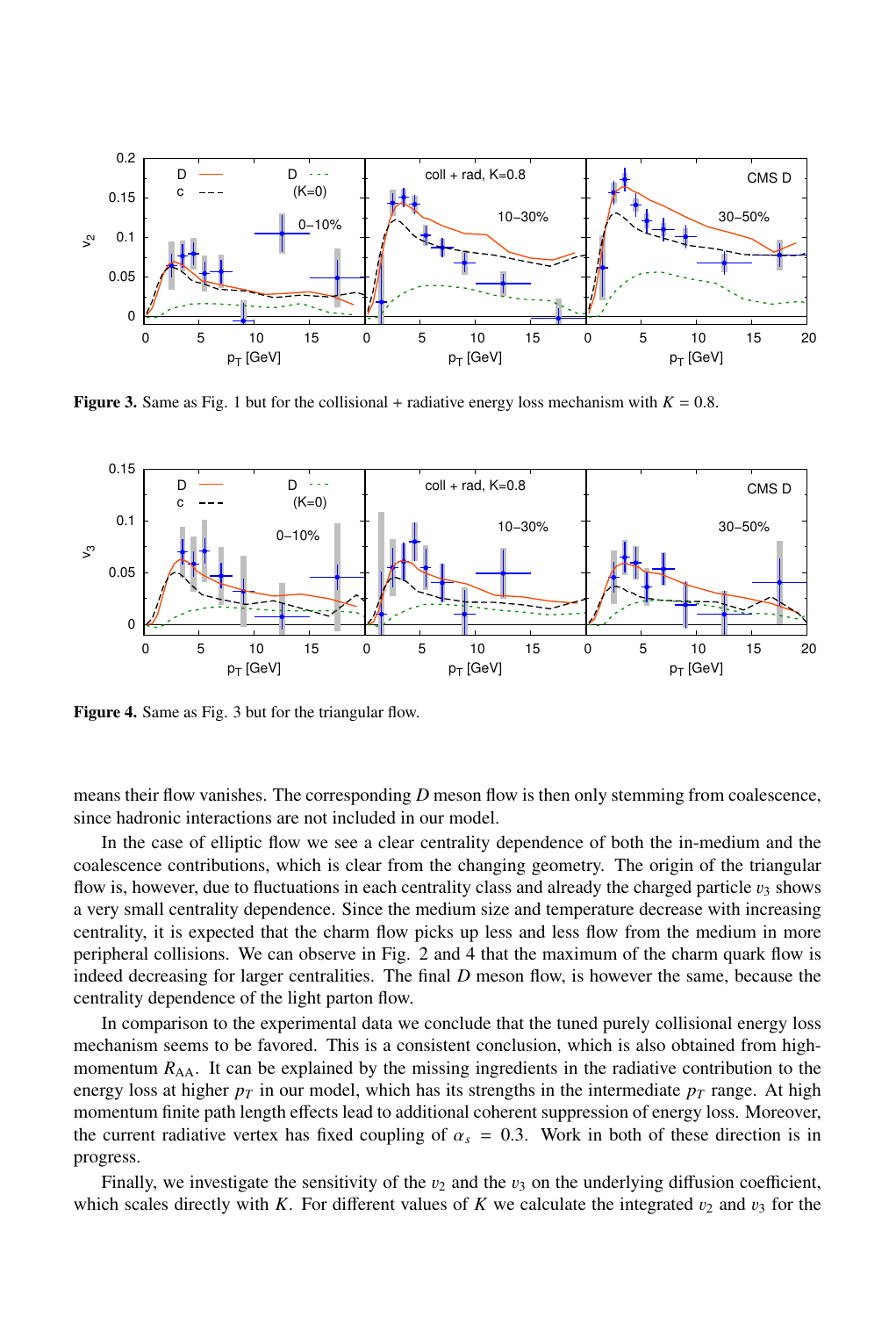

Figure 5. The dependence of the integrated flow harmonics  $v_2$  and  $v_3$  of charm quarks and *D* mesons on the diffusion coefficient, tuned by a scaling factor *K*, which multiplies the scattering cross sections. Here, we focus on a purely collisional energy loss mechanism. The curves are scaled to their respective values at  $K = 1$  to visualize the relative spread.

collisional energy loss scenario in the  $30 - 50\%$  centrality class. The integrated flow harmonics are dominated by the abundant low-momentum charm quarks, where collisional energy loss is expected to the main mechanism. As expected Fig. 5 shows that with increasing *K* the charm quarks pick up more and more flow from the medium, while the coalescence contribution is independent of *K* and therefore the *D* meson flow does not show the same strong increase. Since the charm quarks can, however, not pick up more flow than is carried by the underlying medium expansion, one observes a saturation toward larger values of *K*. We normalize the curves by their respective values at the nominal  $K = 1$  in order to compare the relative sensitivity on *K* and see that the higher-order triangular flow is more sensitive than the elliptic flow. We conclude that measuring the  $v_3$  with high precision provides very helpful additional information in constraining the heavy-quark diffusion coefficient.

### **5 Summary**

We have reviewed the general approaches to describe the heavy-quark dynamics by a coupling of either the Fokker-Planck or the Boltzmann equation with a (mostly) hydrodynamical evolution of the underlying QGP medium. The input transport coefficients for these calculations are obtained either from lattice QCD or from an appropriate interaction model or from a model-to-data Bayesian analysis.

Finally, we presented result for the elliptic and triangular flow harmonics of charm quarks and *D* mesons, obtained in our model MC@sHQ+EPOS2. We showed the different contributions stemming from the in-medium interaction of charm quarks with the QGP (quasi)particles and during hadronization via coalescence. The relatively flat centrality dependence of the *D* meson  $v_3$  as seen in the experimental data, can be explained by a slightly decreasing charm flow and a slightly increasing component from coalescence. The relative sensitivity of  $v_3$  on the transport coefficient is larger than that of the standard  $v_2$ . Measurements of  $v_3$  with good precision are therefore valuable additional sources of information about the QCD interaction between heavy flavor and the QGP.

## **References**

- [1] M. Cacciari, M. Greco and P. Nason, JHEP 9805 (1998) 007; M. Cacciari, S. Frixione and P. Nason, JHEP 0103 (2001) 006; M. Cacciari, S. Frixione, N. Houdeau, M. L. Mangano, P. Nason and G. Ridolfi, JHEP 1210 (2012) 137.
- [2] T. Sjostrand, S. Mrenna and P. Z. Skands, JHEP 0605 (2006) 026
- [3] S. Frixione and B. R. Webber, JHEP 0206 (2002) 029.